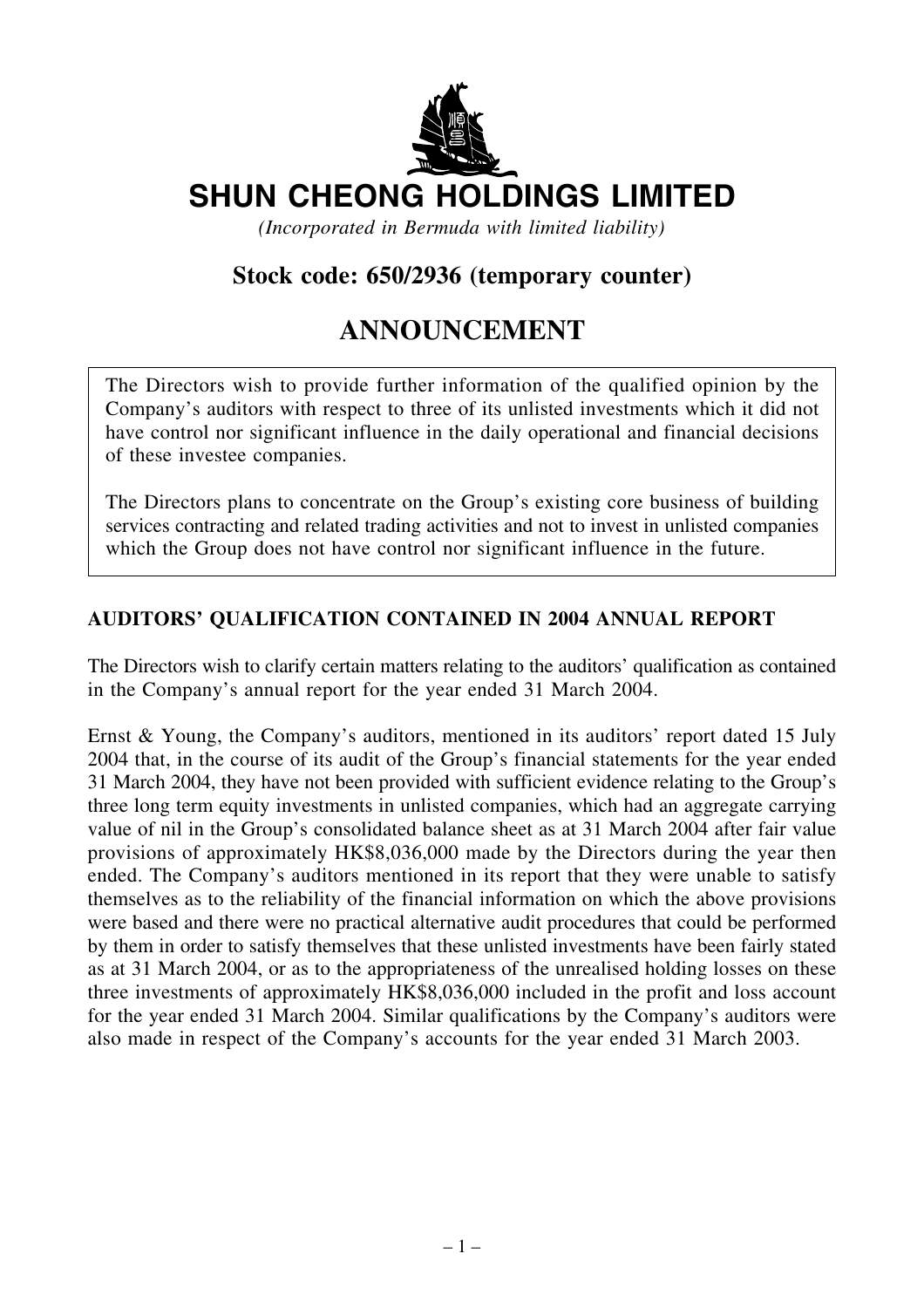#### **BACKGROUND AND REASONS FOR THE RELATED PROVISIONS ON THE GROUP'S UNLISTED INVESTMENTS**

As mentioned in note 17 to the financial statements of the Company for the year ended 31 March 2004, the Group had 10.47%, 8.91% and 22.33% equity interests in three unlisted companies with nil fair values as at 31 March 2004 as estimated by the Directors. The Group is a passive investor of and does not involve in the daily operational and financial decisions of these investee companies and none of the Directors have interests in these investee companies. The Directors consider that the Group has no control or significant influence in these investee companies. The principal activities of these investee companies are not relating to the core businesses of the Group.

Despite the qualifications with respect to the three unlisted investments mentioned above contained in the auditors' report, the Directors consider that, based on the unaudited management accounts for the current financial year and the audited financial statements for the prior years of these investee companies, it was prudent and appropriate to fully provide for such investments. The Directors also wish to confirm that they have applied such degree of skill, care and diligence in the discharge of their duties in the preparation of the Company's accounts as per requirements of the Listing Rules.

#### **MEASURES TO AVOID RECURRENCE OF SIMILAR QUALIFICATION BY THE AUDITORS**

All three unlisted investments had been fully provided for and have an aggregate carrying value of nil in the consolidation financial statements of the Group as at 31 March 2004. The Group is intended to dispose these investments if possible. The Directors plan to concentrate on the Group's existing core business of building services contracting and related trading activities and not to invest in unlisted companies which the Group does not have control nor significant influence in the future.

#### **DEFINITIONS**

In this announcement, the following expressions have the following meanings:

| Shun Cheong Holdings Limited, an exempted company incorporated<br>in Bermuda with limited liability and the shares of which are listed |
|----------------------------------------------------------------------------------------------------------------------------------------|
| on the main board of the Stock Exchange                                                                                                |
| directors of the Company                                                                                                               |
| The Company and its subsidiaries                                                                                                       |
| The Rules Governing the Listing of Securities on The Stock Exchange<br>of Hong Kong Limited                                            |
|                                                                                                                                        |

By order of the Board **Shun Cheong Holdings Limited Chan Yuen Keung, Zuric** *Chairman*

Hong Kong, 8 October 2004